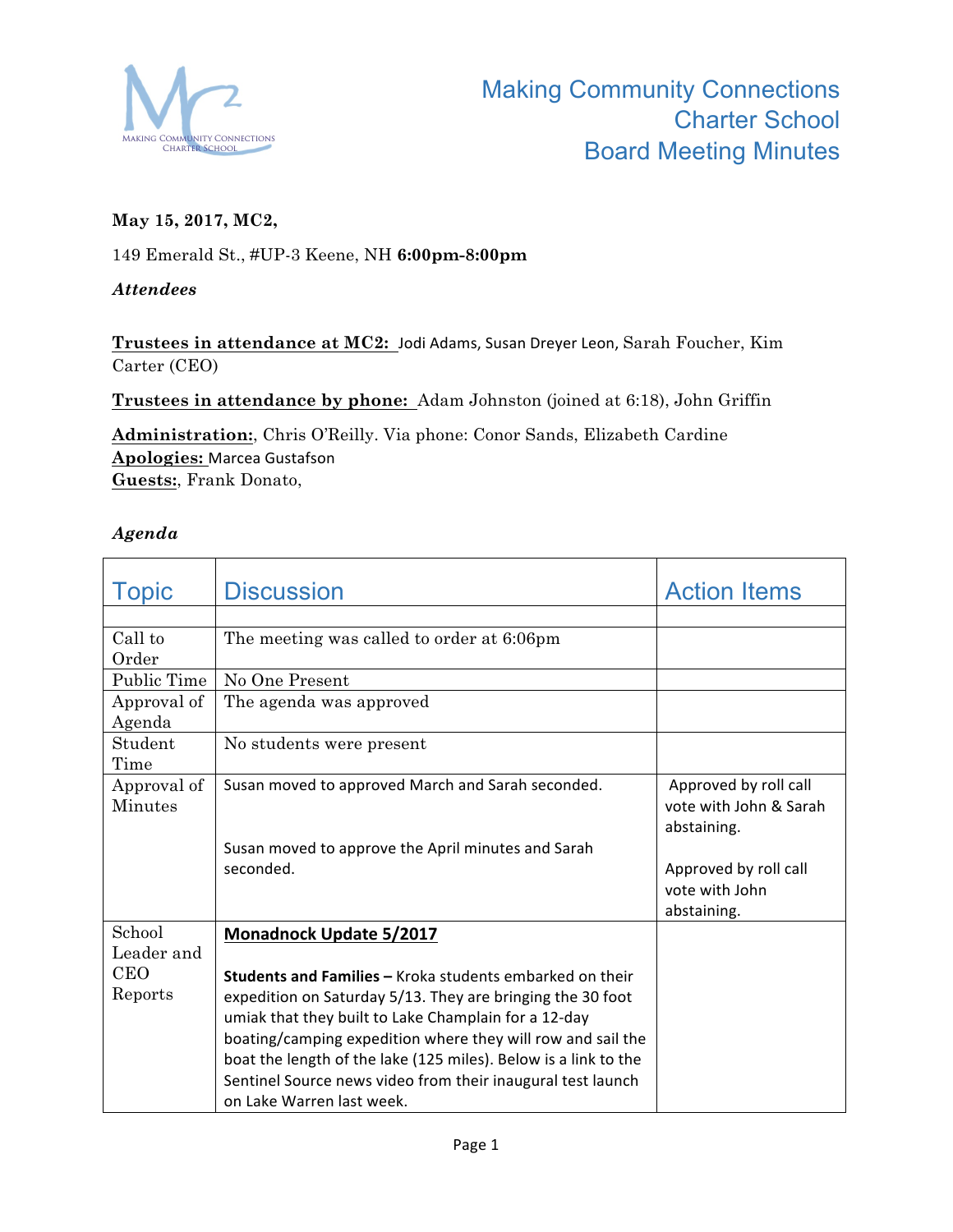

| http://www.sentinelsource.com/news/local/video-mc-student-<br>boat-launch/youtube 2f1f40b1-61cc-5bf5-adf8-<br>2d5fa73a9707.html                                                                                                                                                                                                                                                                                                                                                                                                                                                                     |  |
|-----------------------------------------------------------------------------------------------------------------------------------------------------------------------------------------------------------------------------------------------------------------------------------------------------------------------------------------------------------------------------------------------------------------------------------------------------------------------------------------------------------------------------------------------------------------------------------------------------|--|
| It was through the support of the families of these students,<br>and the hard work of the students themselves, which<br>included fundraising for their tuition and the expedition<br>expenses, that this experience was made possible.                                                                                                                                                                                                                                                                                                                                                              |  |
| <b>Enrollment</b> – We have 83 students as of $5/12$ . We currently<br>have 4 open spots for the beginning of the 2017-2018 school<br>year and it is reported that inquiry calls remain steady.                                                                                                                                                                                                                                                                                                                                                                                                     |  |
| Internships - We currently have 23 students (28%) placed at<br>internships and Jason continues to bring new community<br>partners on board. We have a total of 73 community<br>partners who are approved internship mentors/sites.                                                                                                                                                                                                                                                                                                                                                                  |  |
| Gratitude - Many thanks to Sarah Kuhn for her role in<br>helping us become the beneficiaries of a gifted Formlabs<br>Form 2 3D printer! Elizabeth has already been putting the<br>printer to good use and getting students interested in<br>learning how to use it.                                                                                                                                                                                                                                                                                                                                 |  |
| <b>Staff</b> – We are currently searching for a social studies<br>teacher to fill the new position that will be open in July. We<br>have several candidates already who will be visiting the<br>school over the next few weeks. We currently have 1 admin<br>assistant, 4 tutors/paras, 4 teachers/advisors, 1 school<br>leader, 1 internship coordinator/advisor and 1 PT (.25) IT<br>support staff. We are also looking to a FT 1:1 para/tutor for<br>one of our students and will likely need to hire another 1:1<br>tutor by the start of the 2017-2018 school year for an<br>incoming student. |  |
| Special Ed. and Section 504 - We currently have 20 students<br>with IEPs (23%) and 11 students with Section 504 Plans<br>(12%). We expect the number of students with IEPs to rise to<br>approximately 26% at the start of the 2017-2018 school<br>year.                                                                                                                                                                                                                                                                                                                                            |  |
| Committees - Fundraising and Site Council committees will<br>meet on Wednesday 5/17 at 5:30 and 6:00 pm respectively.                                                                                                                                                                                                                                                                                                                                                                                                                                                                               |  |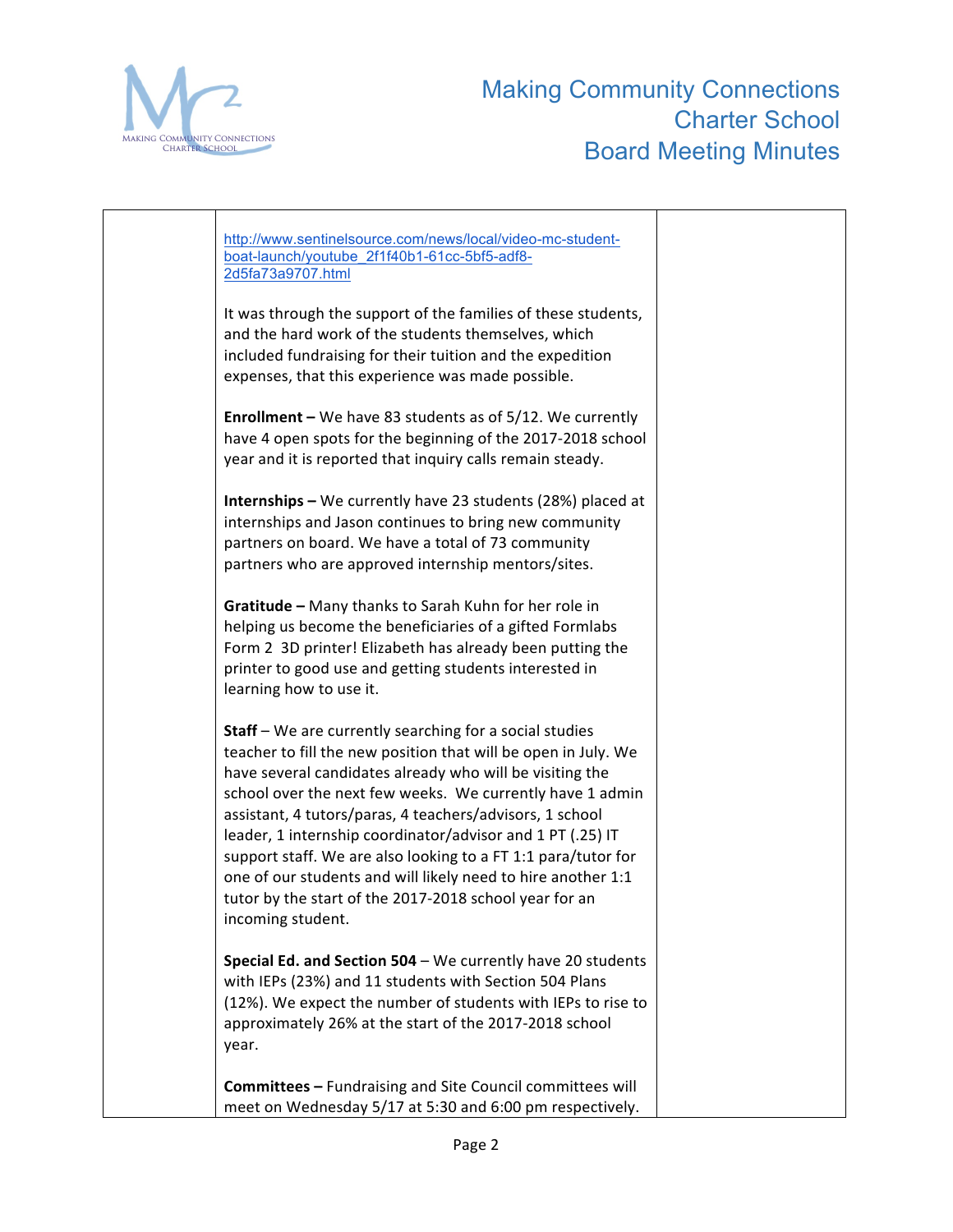

| The Wellness Committee met on 5/4 at 8:00 am and our                                             |  |
|--------------------------------------------------------------------------------------------------|--|
| guest was Brooke Bennett from Healthy Monadnock -                                                |  |
| Champions Program. We completed an assessment with her                                           |  |
| as a first step to becoming partners with Healthy                                                |  |
| Monadnock.                                                                                       |  |
|                                                                                                  |  |
|                                                                                                  |  |
| Upcoming Events-                                                                                 |  |
| Mentor Dinner at Keene State College on May 25 <sup>th</sup> 6-8 pm.                             |  |
| Graduation Gateway (Alice Weil) on May $18^{th}$ from $10 - 12$ .                                |  |
| Graduation – June $9^{th}$ – 6 – 7 pm                                                            |  |
|                                                                                                  |  |
| Elizabeth also reported on working on fundraising and the                                        |  |
| idea of reframing our fundraising pitch to highlight our "non-                                   |  |
| profit" status over our status as just a "school," which                                         |  |
| changes people's expectations and frames of reference.                                           |  |
|                                                                                                  |  |
| Chris also reports that the Hechinger report featuring MC2                                       |  |
| will be out soon.                                                                                |  |
|                                                                                                  |  |
| <b>Manchester Update</b>                                                                         |  |
|                                                                                                  |  |
| <b>Enrollment</b> – As of $5/12/17$ we currently have 76                                         |  |
| students enrolled.                                                                               |  |
|                                                                                                  |  |
| Middle School Enrollment - 33 6 have attendance                                                  |  |
| issues; 5 have indicated they are likely                                                         |  |
| moving/transferring at the end of the quarter                                                    |  |
|                                                                                                  |  |
| High School Enrollment $-43$ 4-5 students are                                                    |  |
| considering taking the HiSET but are staying enrolled; 2                                         |  |
| are talking about transferring (Job Corps and Adult Ed);                                         |  |
| 5 have attendance issues. 3, not included in the count,                                          |  |
|                                                                                                  |  |
| are being withdrawn due to lack of<br>attendance/communication.                                  |  |
|                                                                                                  |  |
| <b>Facilities</b> – see CEO report below                                                         |  |
|                                                                                                  |  |
| <b>Special Education:</b>                                                                        |  |
| We have 19 students from Manchester, 5 from out of                                               |  |
| Manchester with IEPs, for a total of 24 students with                                            |  |
|                                                                                                  |  |
| IEPs. (32%) 5 students are in the evaluation process.<br>We have 8 students with 504 plans. (9%) |  |
|                                                                                                  |  |
| Program:                                                                                         |  |
| We have a community cookout scheduled for                                                        |  |
|                                                                                                  |  |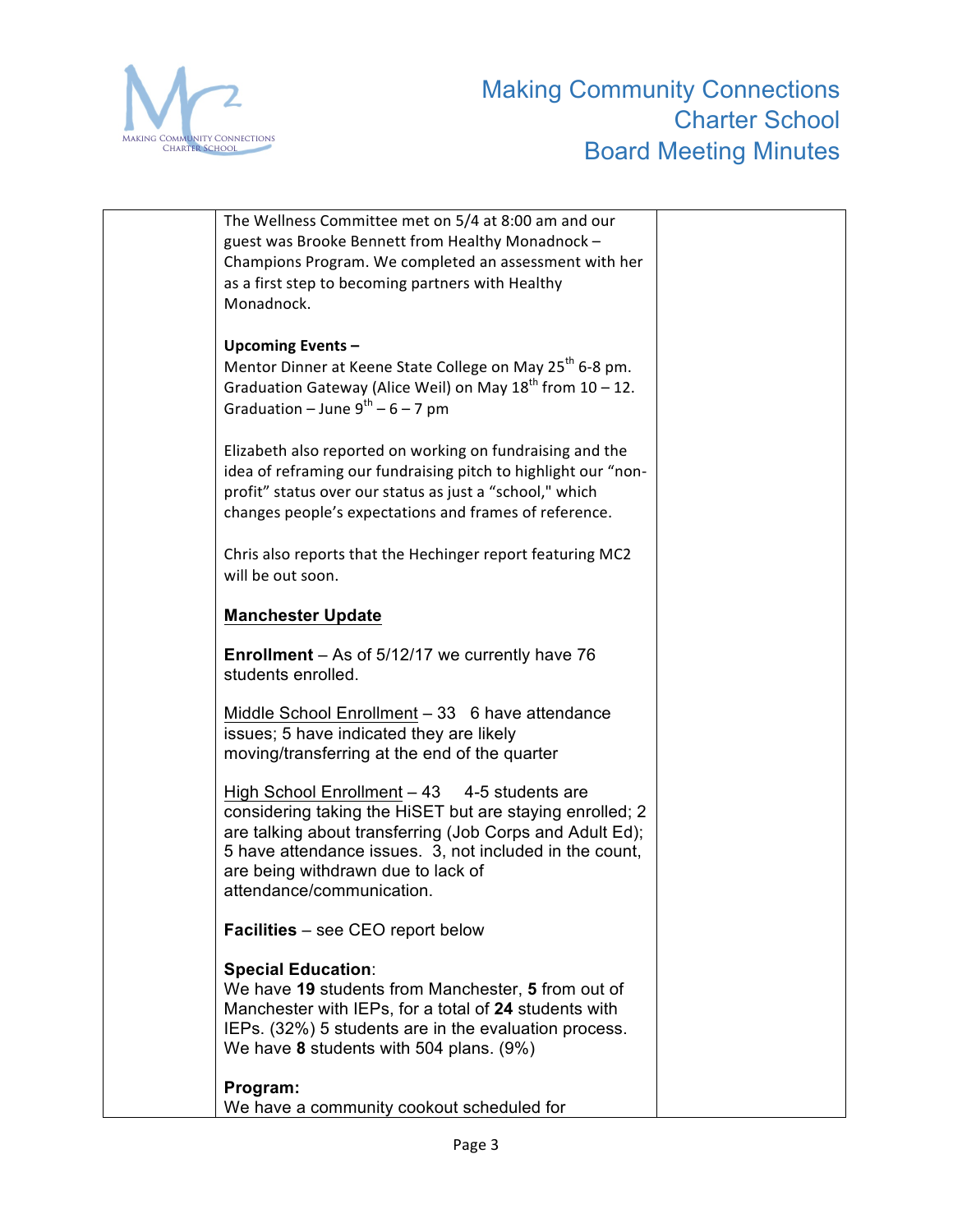

| Wednesday, thanks to the generosity of one of our<br>families.                                                                                                                                                                                                                  |  |
|---------------------------------------------------------------------------------------------------------------------------------------------------------------------------------------------------------------------------------------------------------------------------------|--|
| <b>Staffing</b> – The special educator has resigned due to<br>health. Another staff member is transitioning into the<br>Special Educator position. Still pursuing an art teacher<br>and interviewed a physics teacher.                                                          |  |
| <b>Internships</b> – We are happy to report internships are<br>picking up. Up to 14 from 2. (See Internship Update<br>below.)                                                                                                                                                   |  |
| Internships Update, 5/10/17                                                                                                                                                                                                                                                     |  |
| <b>Current Sites:</b><br><b>Currier Art Museum</b><br><b>Planned Parenthood</b><br><b>Millyard Museum</b><br><b>Brutus Auto</b><br>Ataboys Auto<br><b>Polaris Charter</b><br><b>Baker's Collision Repair</b>                                                                    |  |
| <b>Sites in Development:</b><br>Photographer, Jean Woznia<br>Cosmetology: Laird Institute.<br>Dave's Dragons<br>Double Midnight Comics<br><b>Police Explorers</b><br>Cafe La Reine<br><b>Courvilles Assisted Living</b><br><b>TS Welding</b><br><b>Auburn Police Department</b> |  |
| Community Partnership Dinner will be June 8 at 6 pm.<br>Please let Connor or Kim know if you will be able to<br>attend.                                                                                                                                                         |  |
| Fundraising: Several parents are working on some<br>additional fundraising efforts, both active and passive<br>(like box tops).                                                                                                                                                 |  |
| <b>CEO Update</b><br>May 15, 2017                                                                                                                                                                                                                                               |  |
| Charter Renewal Process - Next steps: A report will be                                                                                                                                                                                                                          |  |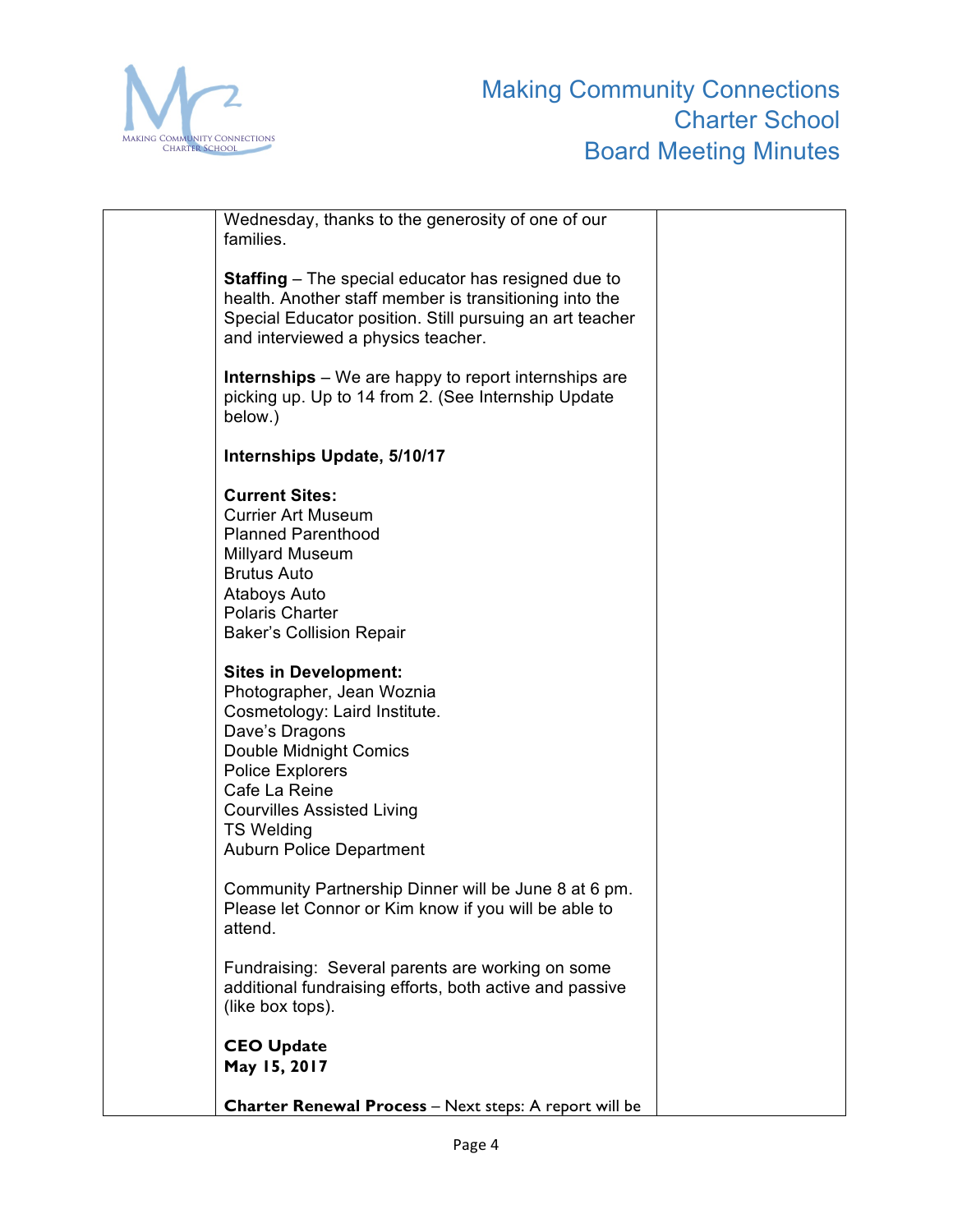

written, which I will be able to review for factual accuracy. The report will be submitted to the State Board of Education and a recommendation will be made to the Board at an as yet undetermined future board meeting. We are encouraged to be present at that meeting (and will be notified in advance.) The intention is to bring all (8?) charter renewals forward at the same time. Kim also highlighted that the team had great visits with board, students and parents. The team is also interested in "value added" data around attendance, behavior, completers (graduates and HiSET) and so on. The state system provides some of that data and they'll dig through it.

**Title I Onsite Administrative Review** – The Title I Onsite administrative review was conducted. We have some corrective action items, which we are working on addressing. One of these items is for the board to adopt a Title I Complaint Policy. A template for that will be sent to me to share with the board.

**MC2 Manchester Facility Update** – The draft lease was reviewed by Devine Millimet, with our proposed revisions submitted to Doug Martin (Colliers) on Friday afternoon. Peter Levine called me earlier in the week to check on progress. He indicated the move-in target now looks like January. In the course of that call he expressed his intention to provide support with marketing and business connections after we are in the building.

# **School Lunch Update**

As of right now, we don't have any bids for our school lunch program for next year. Kim is pursing further conversations with Manchester and will also discuss with the state what to do in this circumstance.

# **Special Education Bill Update**

Kim is in discussion with the Manchester School District about billing for special education services, which we have been providing for our students this year. Kim shared that we had a visit on Friday from Eric Toshalis, from Students at Center Research Collaborative and he had nothing but good things to say. In particular with the balance between freedom and structure. The question is not are the kids meeting the standards they need to meet, but identifying the outcomes that each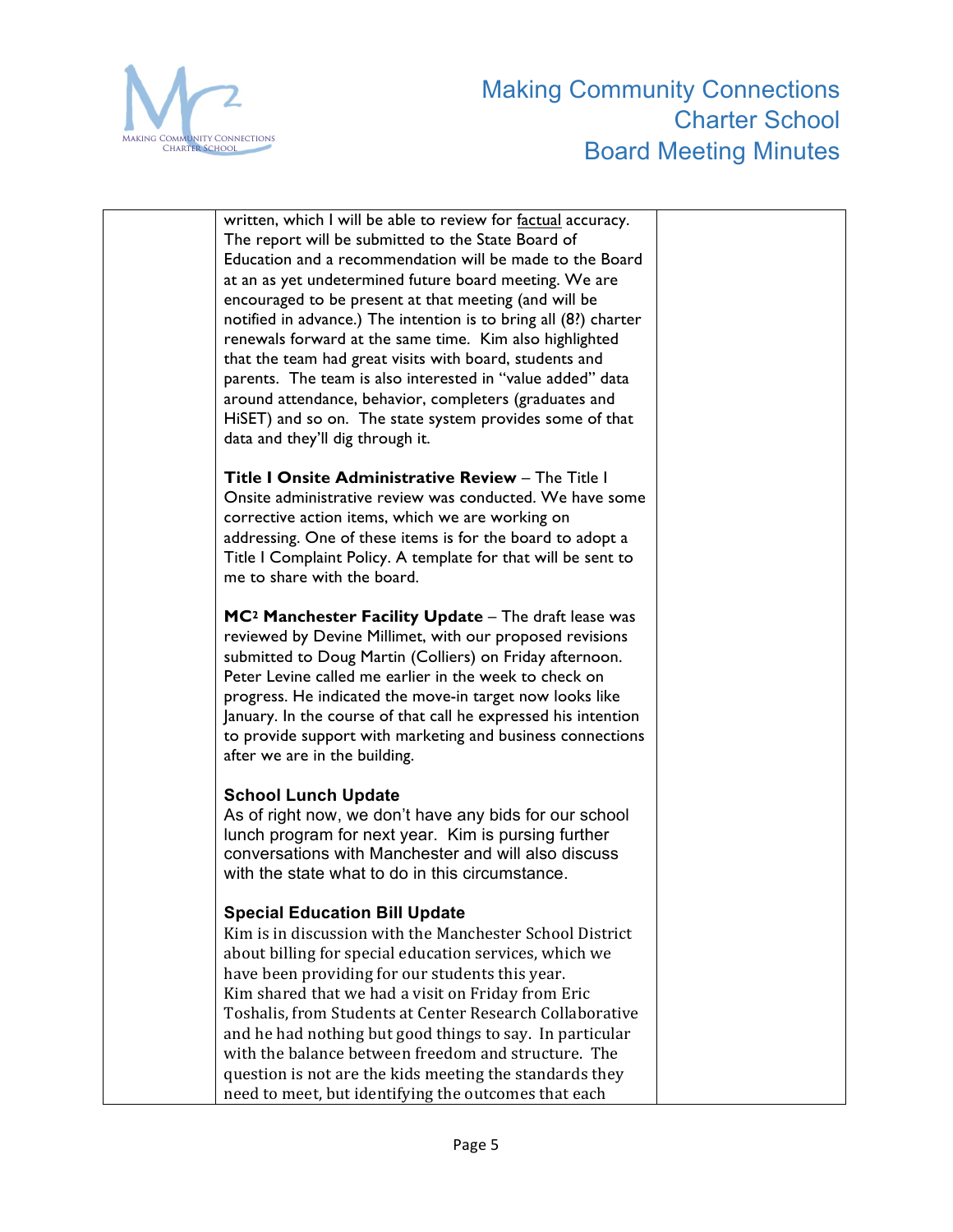

|                        | students need to meet their life path.                                                                                                                                                                                                                                                                                                                                                                                                                                                                                                                                                                                                                  |                                                   |
|------------------------|---------------------------------------------------------------------------------------------------------------------------------------------------------------------------------------------------------------------------------------------------------------------------------------------------------------------------------------------------------------------------------------------------------------------------------------------------------------------------------------------------------------------------------------------------------------------------------------------------------------------------------------------------------|---------------------------------------------------|
| Financial<br>Report    | Kim, Dawna, leadership and the finance committee<br>have begun looking at our compensation for teachers<br>and staff. They looked at one first possible set of<br>numbers, but there are other considerations to be<br>made before they are ready to present any concrete<br>proposals to the board, in the meantime, we may<br>have to basically continue what we have now with an<br>increase for staff who have been here for a year or<br>more. There are a few other factors that figure into<br>this, including the possible new lease in Manchester<br>(or continuing at Rogers Street).<br>Kim additionally raised the idea that we should push |                                                   |
|                        | for a board retreat in June.                                                                                                                                                                                                                                                                                                                                                                                                                                                                                                                                                                                                                            |                                                   |
| Old<br><b>Business</b> | No old business                                                                                                                                                                                                                                                                                                                                                                                                                                                                                                                                                                                                                                         |                                                   |
| New<br><b>Business</b> | Steve Coughlan has submitted his letter of<br>resignation effective immediately. The letter of<br>resignation was read. Susan moved that we accept<br>Steve's resignation with regret and appreciation.<br>Sarah seconded. There was no discussion. Steve will<br>continue to serve as treasurer until the board can<br>select another treasurer, which he has asked that we<br>do by August $15th$ , 2017                                                                                                                                                                                                                                              | Unanimously<br>approved by the roll<br>call vote. |
|                        | Sarah moved to appoint Steve Coughlan to the<br>advisory board. Susan seconded. There was no<br>discussion.                                                                                                                                                                                                                                                                                                                                                                                                                                                                                                                                             | Unanimously<br>approved by the roll<br>call vote. |
|                        | Susan moved to appoint Steve as a community<br>member of the Finance Committee and Governance<br>Committee. Sarah seconded.                                                                                                                                                                                                                                                                                                                                                                                                                                                                                                                             | Unanimously<br>approved by the roll<br>call vote. |
|                        | Susan moved that we appoint Adam Johnston as the<br>new signer of the manifest. John Griffin seconded.<br>There was no discussion.                                                                                                                                                                                                                                                                                                                                                                                                                                                                                                                      | Unanimously<br>approved by the roll<br>call vote. |
|                        | We selected Wednesday June 28th from 4:00-8:00 for<br>our Board retreat at the Keene, MC2.                                                                                                                                                                                                                                                                                                                                                                                                                                                                                                                                                              |                                                   |
|                        | Discussion of the sustainability of the Manchester<br>campus. At this point John Griffin recused himself                                                                                                                                                                                                                                                                                                                                                                                                                                                                                                                                                |                                                   |